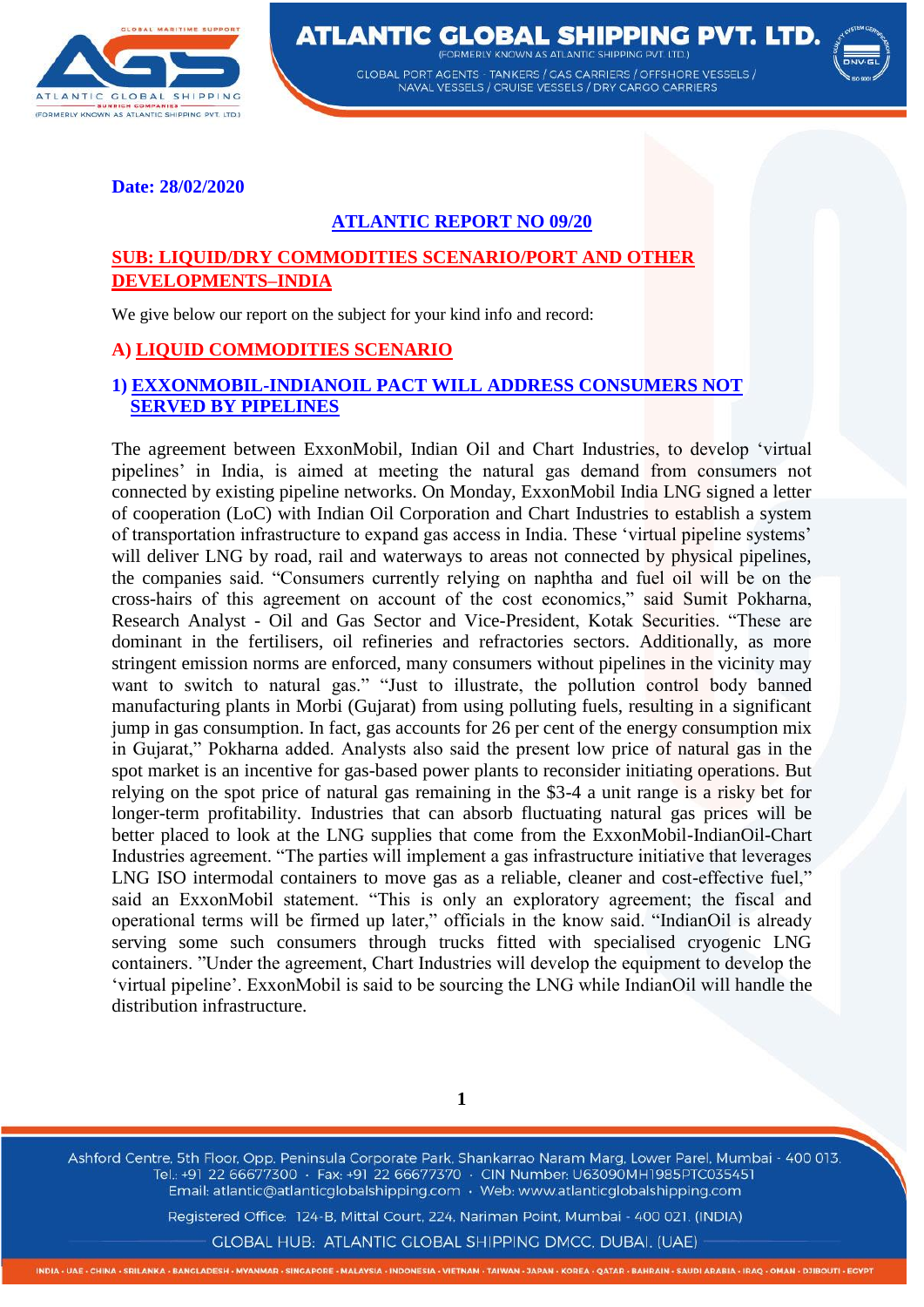



# **2) IOC INVESTS RS 30 BILLION TO UPGRADE HALDIA REFINERY FOR BS-VI**

Indian Oil Corporation (IOC) has made an investment of around Rs 30 billion to upgrade its refinery at Haldia to meet BS-VI emission norms, an official said on Thursday. The oil marketing PSU will invest another Rs 3.88 billion for setting up a grassroot bottling plant at Kharagpur, diesel exhaust fluid (DEF) plant at Budge Budge and lube blending unit at Paharpur in West Bengal. "IOC has made an investment of Rs 30 billion for upgrading the refinery at Haldia for the manufacture of petrol and diesel to comply with BS-VI emission norms," Pritish Bharat, ED (West Bengal, Sikkim and A&N), said. The new norms will come into force from April 1. He said the new BS-VI compliant fuel will have very low sulphur content as compared to BS-IV petrol or diesel. The company has incurred a total expenditure of around Rs 170 billion across its refineries in India to manufacture BS-VI compliant fuel, Bharat told reporters here. "All the retail outlets of IOC will be ready to supply BS-VI compliant fuel from April 1," he said. The official said IOC will be investing Rs 1.63 billion to set up a new bottling plant at Kharagpur with a proposed capacity of 120 mtpa, which will be commissioned by 2021. The company is also coming up with a DEF plant at Budge Budge at an investment of Rs 750 million, Bharat said, adding, the new type of fuel will be required to be used by heavy commercial vehicles for reducing emission of nitrogen oxide. IOC will be investing Rs 1.50 billion for a modern lube blending unit at Paharpur in the southern outskirts of the city, he said. To a query, Bharat said initially, customers will not have to pay a higher price for purchasing BS-VI compliant fuel. He said IOC has awarded contracts to two private players for setting up compressed bio-gas plants in the state. Besides plans to automate all its retail outlets, the company will also augment its LPG distributor network.

## **3) INDIA'S IMPORT OF US OIL JUMPS 10-FOLD TO 2,50,000 BPD**

US oil supplies to India have jumped ten-fold to 2,50,000 barrels per day (bpd) in the last few years, visiting US Energy Secretary Dan Brouillette said on Tuesday. Speaking at a business meeting alongside US President Donald Trump, he said Indian imports of US oil were 25,000 bpd a couple of year ago, and have now risen to 2,50,000 bpd. US is India's sixth largest oil supplier. India began importing crude oil from the US in 2017 as it looked to diversify its import basket beyond the OPEC nations. It bought 1.9 million tonnes (38,000 bpd) of crude oil from the US in 2017-18 and another 6.2 million tonnes (1,24,000 bpd) in 2018-19. In the first six months of current fiscal (2019-20), US supplied 5.4 million tonnes of crude oil to India. Iraq is India's top crude oil supplier, meeting close to one-fourth of the country's oil needs. It sold 26 million tonnes of crude oil to India during April to September. India, which is 83 per cent dependent on imports to meet its oil needs, bought 111.4 million tonnes of crude oil from overseas during April-September. Saudi Arabia has traditionally been India's top oil source, but has been relegated to the second spot, exporting 20.7 million tonnes of crude oil in the first six months.

2

Ashford Centre, 5th Floor, Opp. Peninsula Corporate Park, Shankarrao Naram Marg, Lower Parel, Mumbai - 400 013. Tel.: +91 22 66677300 · Fax: +91 22 66677370 · CIN Number: U63090MH1985PTC035451 Email: atlantic@atlanticglobalshipping.com · Web: www.atlanticglobalshipping.com

Registered Office: 124-B, Mittal Court, 224, Nariman Point, Mumbai - 400 021. (INDIA) GLOBAL HUB: ATLANTIC GLOBAL SHIPPING DMCC, DUBAI. (UAE)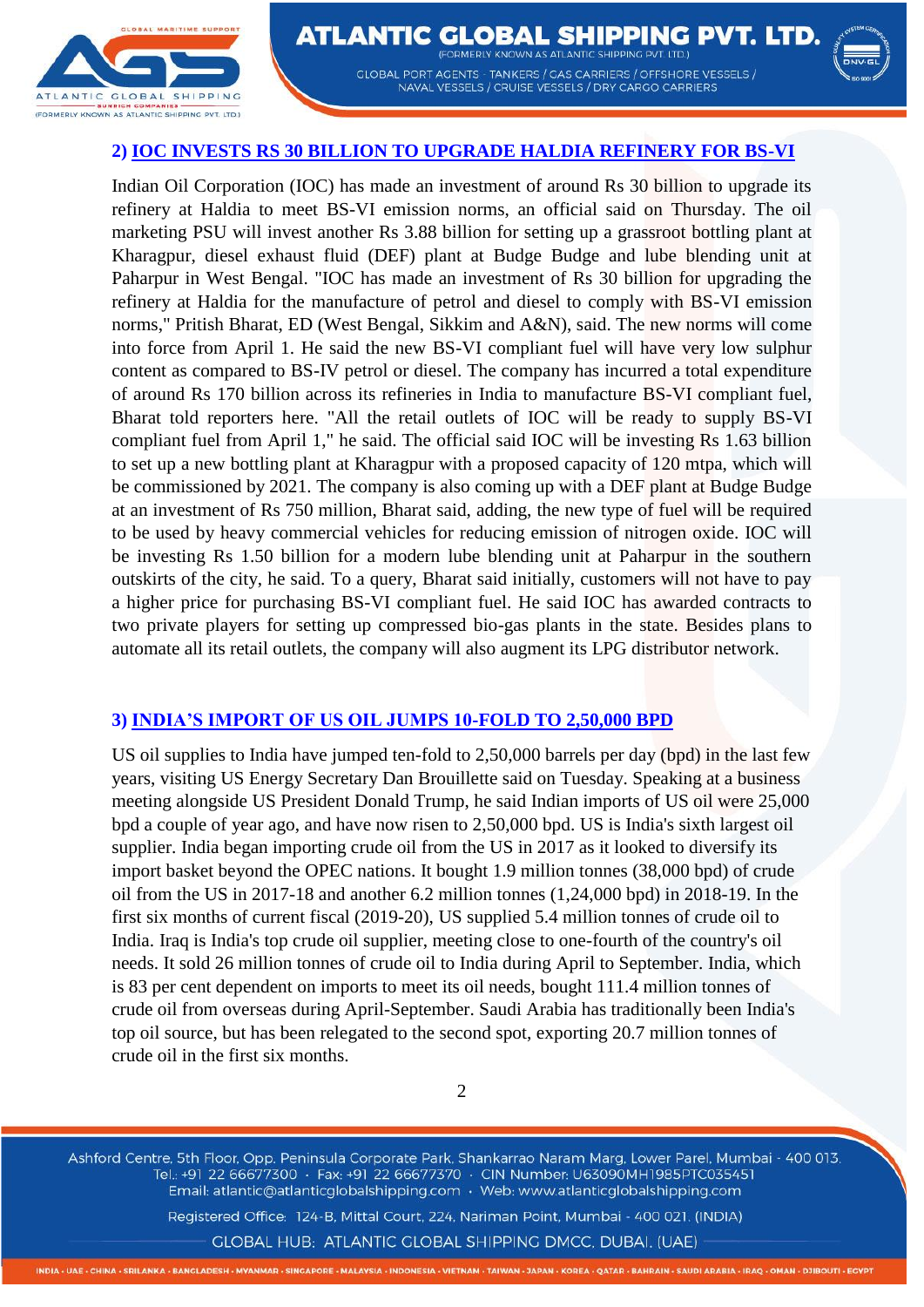



# **B) DRY COMMODITIES SCENARIO**

tonnes, the lowest level in three years, ISMA said.

#### **1) CENTRE REALLOCATES UNUSED SUGAR EXPORT QUOTAS TO BOOST SHIPMENTS**

India has reallocated unused sugar export quotas of more than 600,000 tonnes among mills after some producers failed to ship because of a drop in output, a government circular said on Monday. The redistribution of quotas could lift exports from the world's biggest sugar producer in coming months and may weigh on global prices that hit a two-and-a-half-year high earlier this month. Export quotas of 611,797 tonnes have been redistributed after reviewing export performance of the mills, the Ministry of Consumer Affairs, Food and Public Distribution said in a circular. Years of bumper cane harvests and record sugar production have hammered Indian sugar prices, making it hard for mills to pay money owed to farmers, who form an influential voting bloc. To reduce that debt and pare rising inventories, New Delhi has approved a subsidy of Rs 10,448 (\$145) a tonne for exports of 6 million tonnes in the 2019/20 season. But many sugar mills, especially from the western state of Maharashtra, failed to export sugar due to a drop in production as cane plantations were hit by drought and floods. "The government has done reallocation at the right time. This will give momentum to exports in the coming months," said Prakash Naiknavare, managing director of the National Federation of Cooperative Sugar Factories. India could export more than 5 million tonnes of sugar in the 2019/20 marketing year ending on Sept. 30, Naiknavare said. India had set export target of 5 million tonnes for 2018/19, but mills managed to export only 3.8 million tonnes despite incentives provided by New Delhi. New Delhi has been consistently reviving the export performance of mills and could reallocate export quotas of 300,000 to 400,000 tonnes in April, said a government official, who declined to be named. The rally in global prices has made exports attractive for mills that have a surplus, said a Mumbai-based dealer with a global trading firm. Indian mills have contracted to export 3.2 million tonnes of sugar so far in the 2019/20 season and nearly 1.6 million tonnes have already been shipped, the Indian Sugar Mills Association (ISMA) said last week. The country's sugar output in 2019/20 could fall 21.6 per cent from a year ago to 26 million

Ashford Centre, 5th Floor, Opp. Peninsula Corporate Park, Shankarrao Naram Marg, Lower Parel, Mumbai - 400 013. Tel.: +91 22 66677300 · Fax: +91 22 66677370 · CIN Number: U63090MH1985PTC035451 Email: atlantic@atlanticglobalshipping.com · Web: www.atlanticglobalshipping.com

Registered Office: 124-B, Mittal Court, 224, Nariman Point, Mumbai - 400 021. (INDIA)

GLOBAL HUB: ATLANTIC GLOBAL SHIPPING DMCC, DUBAI. (UAE)

3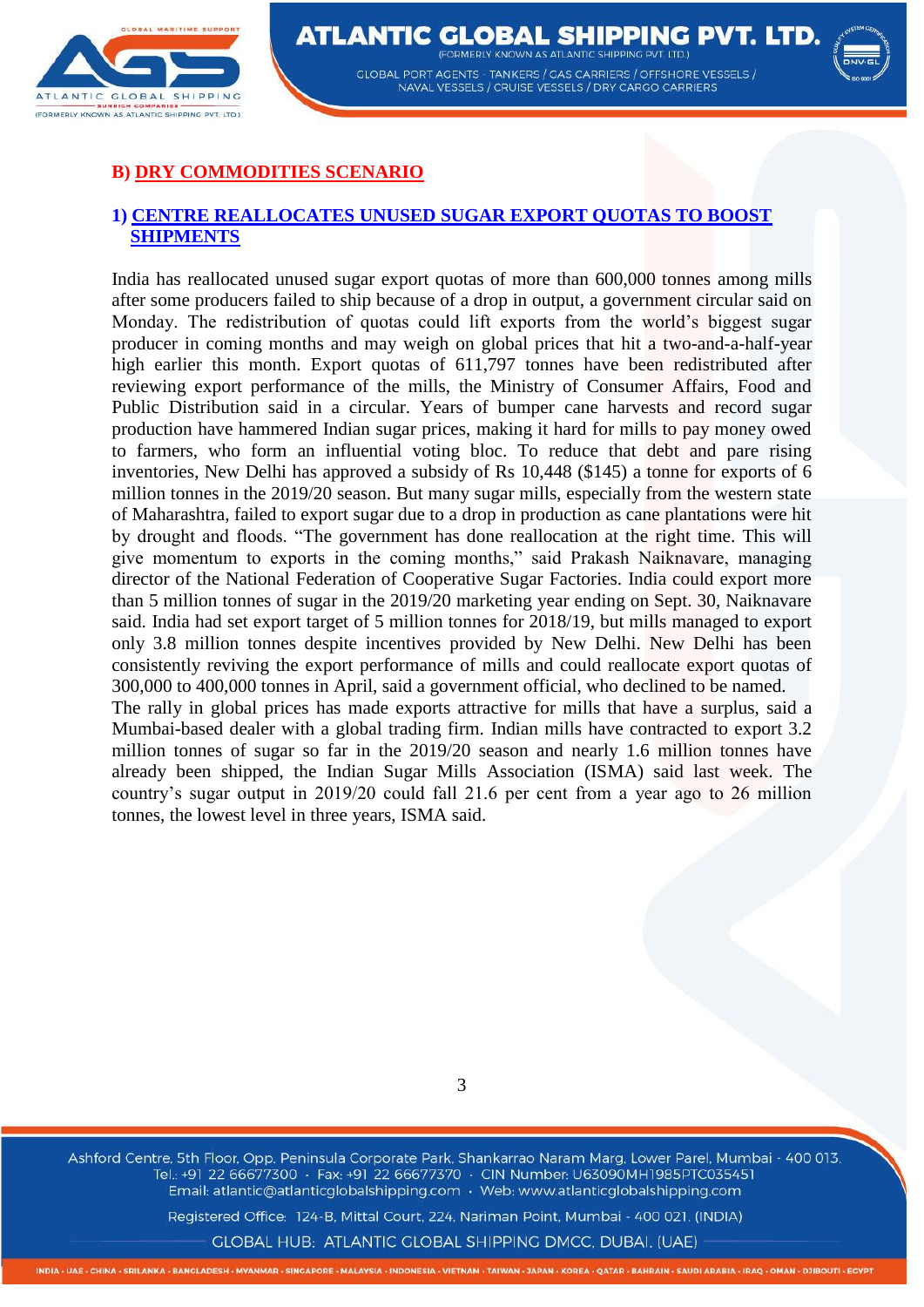



# **C) CONTAINER SERVICES**

# **1) CONTAINER FREIGHT HIKE ADDS TO INDIA, PAKISTAN IMPORT SCRAP RALLY**

A container shortage and freight hikes across Europe led to a sharp increase in imported shred prices to both India and Pakistan this week. Containerized shredded scrap into Nhava Sheva at \$307/mt CFR Friday, up \$20/mt week on week. In Pakistan prices of imported shredded scrap increased by around \$15/mt week on week to deals heard concluded at around \$315/mt CFR. Container freight for March sailings have soared on a shortage caused by the coronavirus outbreak. For sailing in the first week of March, which implied loading this week, 20-foot container prices with one shipping company to the subcontinent were up \$225 per container, according to information from scrap merchants. For the second week of March an additional \$50 was announced, followed by another \$150 for the third week of March, bringing the total increase in container freight for the second half of March to \$425.

## **D) PORT DEVELOPMENTS**

## **1) NO PSIC REQUIRED FOR METALLIC SCRAP IMPORT AT KATTUPALLI PORT FROM SAFE COUNTRIES**

The government has included Kattupalli Port in the list of sea ports where pre-shipment inspection certificate (PSIC) will not be required for importing metallic scrap from safe countries. According to a public notice of the Directorate-General of Foreign Trade (DGFT), "import of metallic scrap from safe countries/regions without PSIC can now be facilitated through Kattupalli Port (in Chennai) as well". DGFT is an arm of the Commerce Ministry which deals with export and import related matters. The safe countries include the US, the UK, Canada, New Zealand, and Australia, besides the European Union. It said import consignments of metallic waste and scrap shall be subject to PSIC from the country of origin. "However, metallic waste and scrap (both shredded and unshredded) imported from safe countries/region will not require PSIC if consignments are cleared through the eight ports," it added.

**4**

Ashford Centre, 5th Floor, Opp. Peninsula Corporate Park, Shankarrao Naram Marg, Lower Parel, Mumbai - 400 013. Tel.: +91 22 66677300 · Fax: +91 22 66677370 · CIN Number: U63090MH1985PTC035451 Email: atlantic@atlanticglobalshipping.com · Web: www.atlanticglobalshipping.com

Registered Office: 124-B, Mittal Court, 224, Nariman Point, Mumbai - 400 021. (INDIA)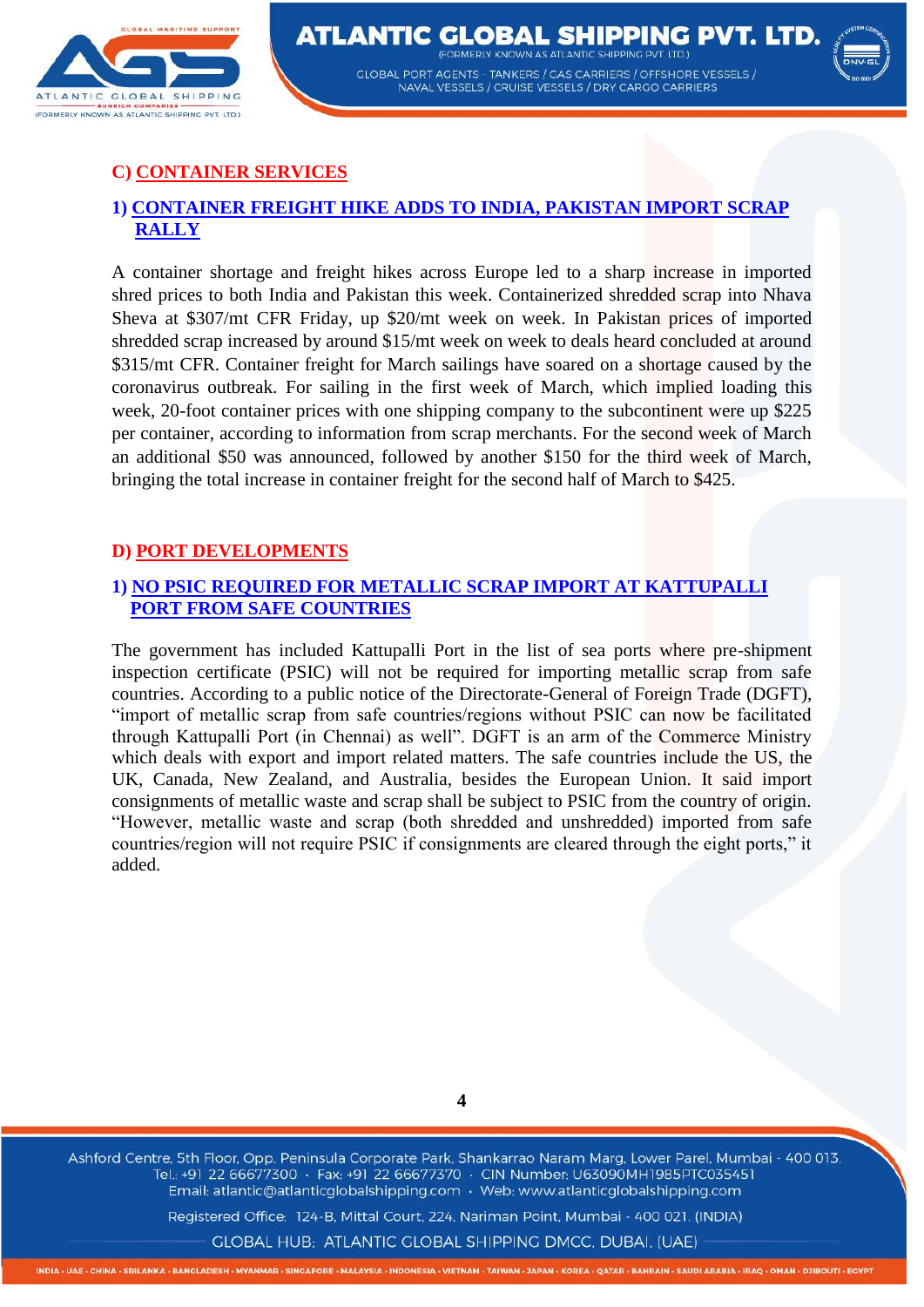



## **2) KOLKATA PORT TRUST, INDIA'S OLDEST PORT, TO LEASE AREA AS BIG AS LONDON DOCKLANDS**

Kolkata Port Trust, which owns an area as large as the London Docklands but uses less than half of it, is looking to rent out more of this land to boost profit. India's oldest operating port has hired property consultant JLL India to survey and digitize records of its land bank, Chairman Vinit Kumar said in an interview at his office in Kolkata. Kolkata Port owns about 4,500 acres (18 square kilometers), of which it directly uses about 2,000 acres. "We plan to gainfully utilize this land bank," Kumar said. "The focus is on improving operations, augmenting capacity and also diversification." Its total holdings are roughly the size of the derelict London Docklands, before bits of it were sold off starting around 1970 and today house the Canary Wharf development. The 150-year-old Kolkata Port is now focused on improving profitability after years of high costs.

## **E) OTHER DEVELOPMENTS**

#### **1) INDIA, US MOVING TOWARDS FREE TRADE AGREEMENT.**

India and the US have begun talks towards a free trade agreement, according to Minister for Commerce and Industry Piyush Goyal. "Both the leaders (Narendra Modi and Donald Trump) have decided to formally engage to move towards a free trade agreement between the two big economies. My own sense is that America will also gain very significantly with this Indian partnership," Goyal said at the India-US Business Story: Opportunity, Innovation, Entrepreneurship. The session was organised by the Confederation of Indian Industry and the US-India Business Council (USIBC) to coincide with US President Donald Trump's visit to India. Speaking at a session titled the 'Future of Energy Partnership', Minister for Petroleum and Natural Gas and Steel Dharmendra Pradhan said the high importance attached to the energy component of the bilateral engagement is rather evident from positive developments during the last three years under the India-US strategic energy partnership.

#### **2) OPERATIONAL INCENTIVE FOR COASTAL SHIPPING ENHANCED**

The operational incentive for vessel operators has been enhanced by the government as part of promoting coastal shipping in the State. The operational incentive will be 50% of the road transportation cost per loaded containers of 20 feet and will be applicable to the ports of Kollam, Beypore and Azhikkal at the rates prevalent in Cochin port and Vallarpadam container terminal. The reference rates will be those decided by the respective Port authorities. An enhanced operational incentive of 30% to be above rates will be applicable to the 40 feet containers. The decision to enhance the operational incentive is based on the recommendations by a committee that was asked by the government to look into the suggestions of Director of the Ports and the proposal given by the Chief Executive Officer, Kerala Maritime Board. While setting up the committee to look into the proposals, the government was of the view that a State policy could not be formulated without scientific study.

**5**

Ashford Centre, 5th Floor, Opp. Peninsula Corporate Park, Shankarrao Naram Marg, Lower Parel, Mumbai - 400 013. Tel.: +91 22 66677300 · Fax: +91 22 66677370 · CIN Number: U63090MH1985PTC035451 Email: atlantic@atlanticglobalshipping.com · Web: www.atlanticglobalshipping.com

Registered Office: 124-B, Mittal Court, 224, Nariman Point, Mumbai - 400 021. (INDIA)